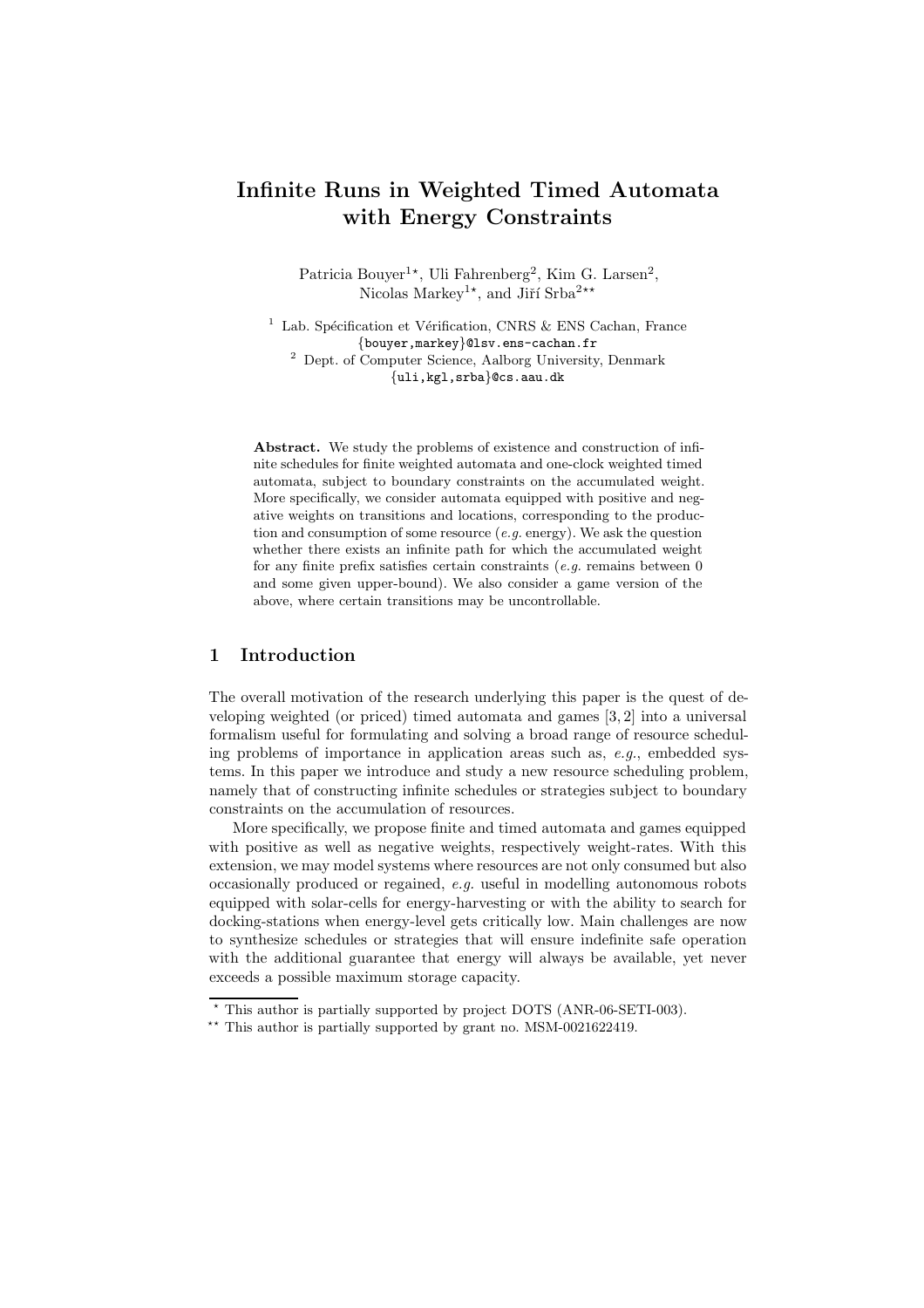

**Fig. 1.** a) Weighted Timed Automaton (global invariant  $x \le 1$ ). b)  $U = +\infty$  and  $U = 3$ . c)  $U = 2$ . d)  $U = 1$  and  $W = 1$ .

As a basic example, consider the weighted timed automaton in Fig. 1a) with infinite behaviours repeatedly delaying in  $\ell_0$ ,  $\ell_1$  and  $\ell_2$  for a total of precisely one time-unit. The negative weights ( $-3$  and  $-6$ ) in  $\ell_0$  and  $\ell_2$  indicate the rates by which energy will be consumed, and the positive rate  $(+6)$  in  $\ell_1$  indicates the rate by which energy will be gained. Thus, for a given iteration the effect on the amount of energy remaining will depend highly on the distribution of the one time-unit over the three locations. Let us observe the effect of lower and upper constraints on the energy-level on so-called bang-bang strategies, where the behaviour remains in a given location as long as permitted by the given bounds. Fig. 1b) shows the bang-bang strategy given an initial energy-level of 1 with no upper bound (dashed line) or 3 as upper bound (solid line). In both cases, it may be seen that the bang-bang strategy yields an infinite behaviour.

In Fig. 1c) and d), we consider the upper bounds 2 and 1, respectively. For an upper bound of 2, we see that the bang-bang strategy reduces an initial energylevel of  $1\frac{1}{2}$  to 1 (solid line), and yet another iteration will reduce the remaining energy-level to 0. In fact, the bang-bang strategy—and it may be argued, any other strategy—fails to maintain an infinite behaviour for any initial energy-level except for 2 (dashed line). With upper-bound 1, the bang-bang strategy—and any other strategy—fails to complete even one iteration (solid line).

We also propose an alternative *weak* notion of upper bounds, which does not prevent energy-increasing behaviour from proceeding once the upper bound is reached but merely maintains the energy-level at the upper bound. In this case, as also illustrated in Fig. 1d) (dashed line), the bang-bang strategy is quite adequate for yielding an infinite behaviour.

In this paper, we ask the question whether some, or all, of the infinite paths obey the property that the weight accumulated in any finite prefix satisfies certain constraints. The lower-bound problem requires the accumulated weight never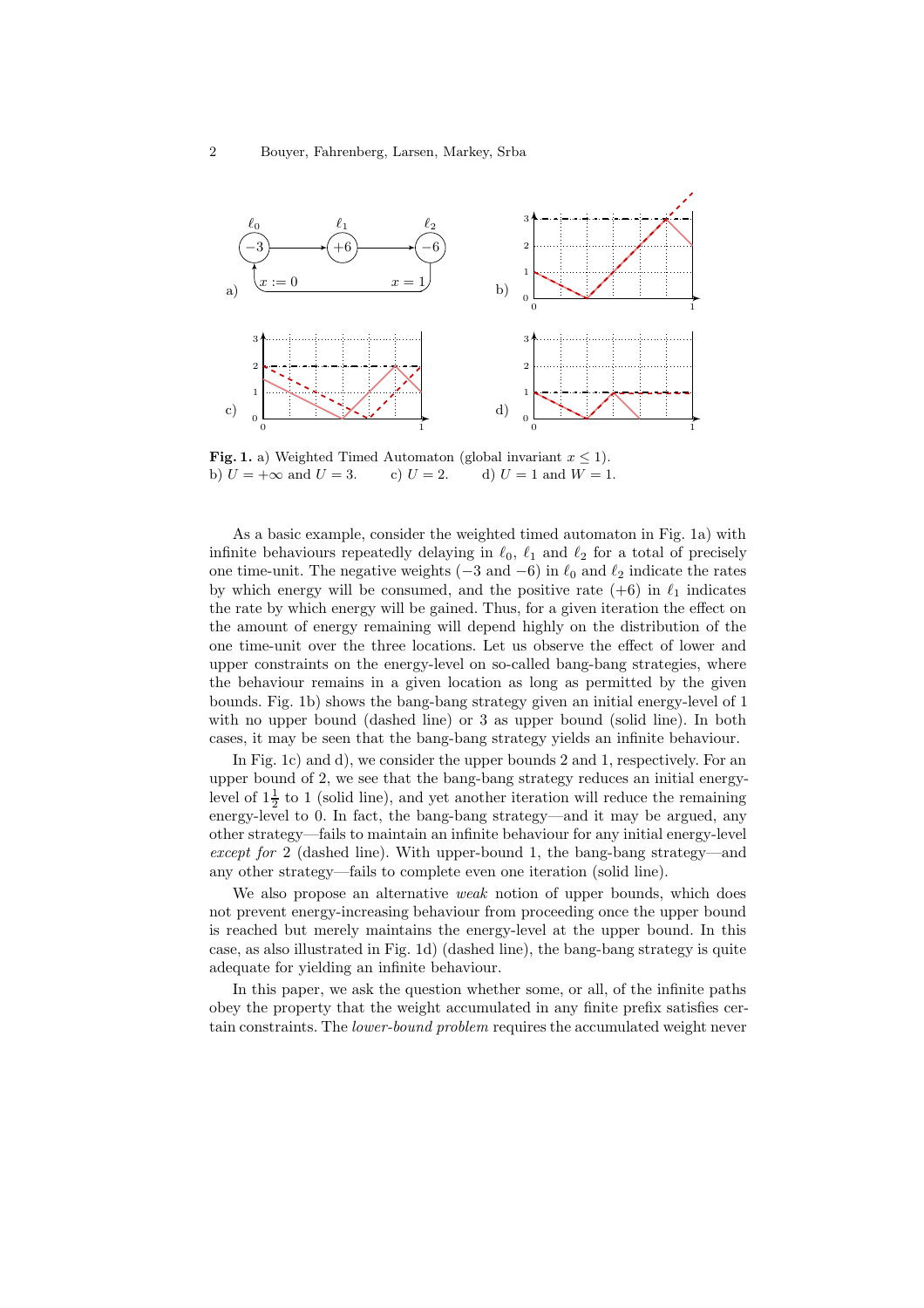drop below zero, the *interval-bound problem* requires the accumulated weight to stay within a given interval, and in the lower-weak-upper-bound problem the accumulated weights may not drop below zero, with the additional feature that the weights never accumulate to more than a given upper bound; any increases above this bound are simply truncated. We also consider a game version of the above setting, where certain transitions may be uncontrollable.

For finite weighted automata, we show that the lower- and lower-weak-upperbound problems are decidable in polynomial time. In the game setting we prove these problems to be P-hard but decidable in  $NP \cap coNP$ . The interval-bound problem is on the other hand NP-hard but decidable in PSPACE and in the game setting it is EXPTIME-complete. For one-clock weighted timed automata, the lower- and lower-weak-upper-bound problems remain in P, but the intervalbound problem in the game setting is already undecidable.

Related Work. Recently, extensions of timed automata with costs (or prices) to measure quantities like energy, bandwidth, etc. have been introduced and subject to significant research. In these models—so-called *priced* or *weighted* timed automata—the cost can be used to measure the performance of a system allowing various optimization problems to be considered. Examples include costoptimal reachability problem in a single-cost setting [2, 3], as well as in a multicost setting [20], or the computation of (mean-cost or discounted) cost-optimal infinite schedules [6, 16]. Also games where players try to optimize the cost have been considered [1, 7, 13, 5, 10], and several model-checking problems have been studied [12, 5, 9, 11]. It is worth noticing that in these last frameworks (modelchecking and games), most of the problems are undecidable, and they can be solved algorithmically only for the (restricted) class of one-clock automata.

However, in the priced extensions considered so far, only non-negative costs are allowed restricting the types of quantities one can measure. The only exception concerns the optimal-cost reachability problem, which has been solved even when negative costs are allowed [4], but the proof is basically not much more involved than with only non-negative costs. In the current work, we pursue this line of research, and focus on non-trivial problems that can be posed on timed automata with arbitrary costs, which allow to model interesting problems on timed systems with (bounded) resources. Due to space limitations, most proofs had to be omitted in this paper. A long version is available as  $[8]$ .

### 2 Models and Problems

## 2.1 Weighted Automata and Games

A weighted automaton is a tuple  $A = (S, s_0, T)$  consisting of a set of locations (or states) S, an initial location (state)  $s_0 \in S$ , and a set of transitions  $T \subseteq S \times \mathbb{R} \times S$ . A transition  $(s, p, s')$  is customarily denoted  $s \stackrel{p}{\to} s'$ , where  $p \in \mathbb{R}$  is the *weight* of that transition. We implicitly consider only *non-blocking* automata where every location has at least one outgoing transition. If S and T are finite sets and  $T \subseteq S \times \mathbb{Z} \times S$  then A is called a *finite* weighted automaton.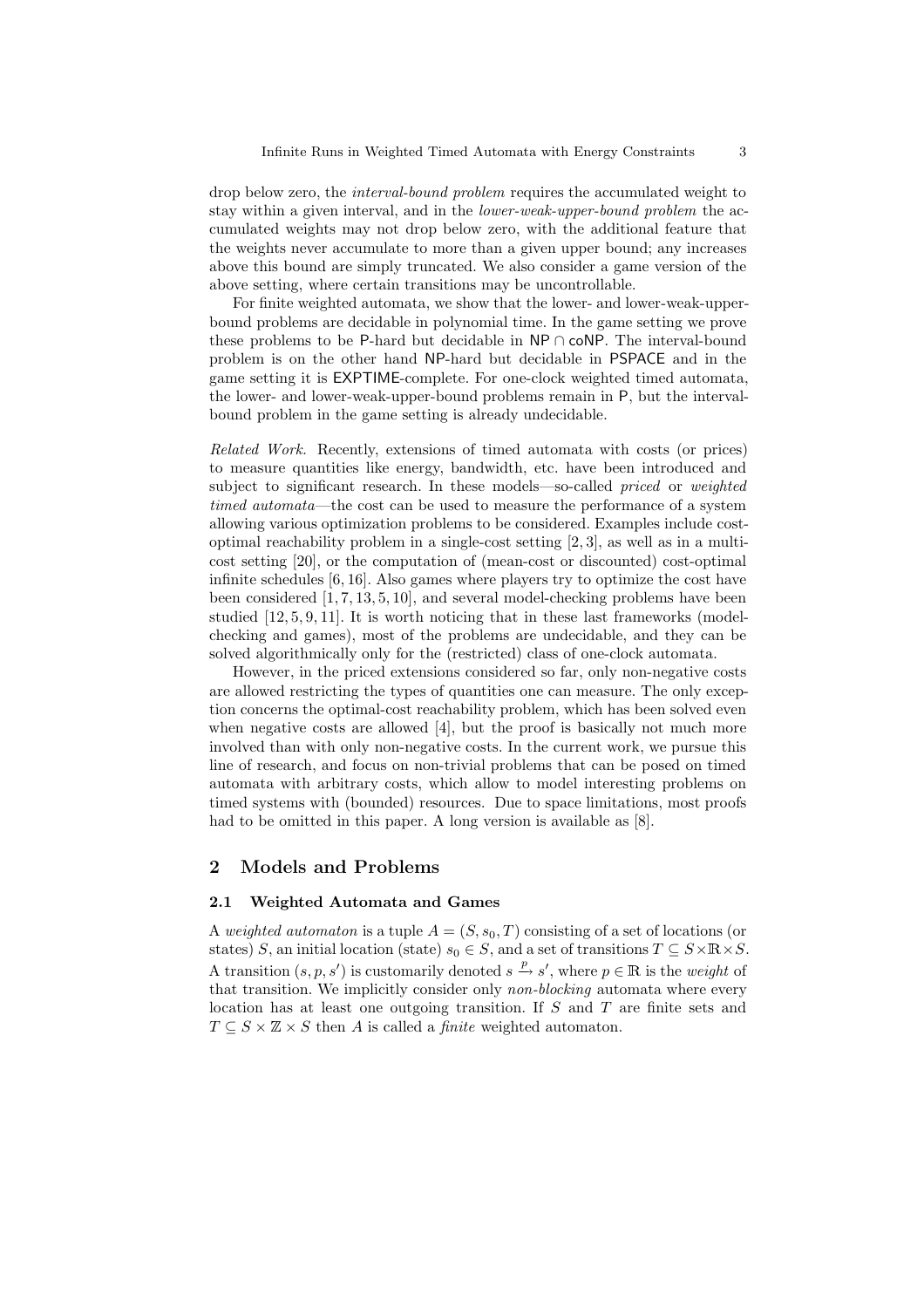A run in A starting from  $s \in S$  is a finite or infinite sequence  $s = s_1 \stackrel{p_1}{\longrightarrow} s_2 \stackrel{p_2}{\longrightarrow}$  $s_3 \stackrel{p_3}{\longrightarrow} \cdots$  We write  $\mathsf{Runs}(A,s)$  for the set of all runs in A starting from s. Given a finite run  $\gamma = s_1 \xrightarrow{p_1} \cdots \xrightarrow{p_{n-1}} s_n$ , we write  $\textsf{last}(\gamma)$  to denote its final location  $s_n$ . **Definition 1.** Let  $A = (S, s_0, T)$  be a weighted automaton,  $c \in \mathbb{R}$ ,  $b \in \mathbb{R} \cup \{\infty\}$ , and let  $\gamma = s_1 \stackrel{p_1}{\longrightarrow} \cdots \stackrel{p_{n-1}}{\longrightarrow} s_n \in \text{Runs}(A, s_1)$ . The accumulated weight with initial credit c under weak upper bound b is  $p_{c\downarrow b}(\gamma) = r_n$ , where  $r_1, \ldots, r_n \in \mathbb{R}$ are defined inductively by  $r_1 = \min(c, b)$ ,  $r_{i+1} = \min(r_i + p_i, b)$ .

So for computing  $p_{c|b}(\gamma)$ , costs are accumulated along the transitions of  $\gamma$ , but only up to a maximum accumulated cost  $b$ ; possible increases above  $b$  are simply discarded. The case  $b = \infty$  is special; we will denote  $p_c(\gamma) = p_{c\downarrow\infty}(\gamma) =$  $c + \sum_{i=1}^{n-1} p_i$ . Also, we will write  $p(\gamma) = p_0(\gamma)$ .

A weighted game is a tuple  $G = (S_1, S_2, s_0, T)$  where  $S_1$  and  $S_2$  are two disjoint sets of locations, and  $A_G = (S_1 \cup S_2, s_0, T)$  is a weighted automaton. Note that we only introduce turn-based weighted games here.

A run of G is a run of  $A_G$ , and we write  $\mathsf{Runs}(G)$  for  $\mathsf{Runs}(A_G)$ . A strategy  $\sigma$ for Player *i*, where  $i = 1$  or  $i = 2$ , maps each finite run  $\gamma$  ending in  $S_i$  to a transition departing from last( $\gamma$ ). Given a location s in G and a strategy  $\sigma$  for Player *i*, an outcome of  $\sigma$  from *s* is any run  $s_1 \xrightarrow{p_1} s_2 \xrightarrow{p_2} \cdots \xrightarrow{p_{n-1}} s_n$  starting in *s* such that for any k, if  $s_k \in S_i$  then  $s_k \xrightarrow{p_k} s_{k+1} = \sigma(s_1 \xrightarrow{p_1} s_2 \xrightarrow{p_2} \cdots \xrightarrow{p_{k-1}} s_k)$ . We are now able to formulate the problems which we shall be concerned with.

- The lower-bound problem: Given a weighted game  $G$  and an initial credit  $c$ , does there exist a strategy for Player 1 such that any infinite outcome  $\gamma$  from the initial state of G has  $p_c(\gamma') \ge 0$  for all finite prefixes  $\gamma'$  of  $\gamma$ ?
- The lower-weak-upper-bound problem: Given a weighted game G, a weak upper bound b and an initial credit  $c \leq b$ , does there exist a strategy for Player 1 such that any infinite outcome  $\gamma$  from the initial state of G has  $p_{c,b}(\gamma') \geq 0$ for all finite prefixes  $\gamma'$  of  $\gamma$ ?
- The interval-bound problem: Given a weighted game G, an upper bound b, and an initial credit  $c \leq b$ , does there exist a strategy for Player 1 such that any infinite outcome  $\gamma$  from the initial state of G has  $0 \le p_c(\gamma') \le b$  for all finite prefixes  $\gamma'$  of  $\gamma$ ?

Note that by Martin's determinacy theorem [21], our games are determined: Player 1 has a strategy for winning one of the above games if, and only if, Player 2 does not have a strategy for making Player 1 lose.

Special variants of the above problems are obtained when one of the sets  $S_1$ and  $S_2$  is empty. In case  $S_2 = \emptyset$ , they amount to asking for the *existence* of an infinite path adhering to the given bounds; in case  $S_1 = \emptyset$ , one asks whether all infinite paths stay within the bounds. The former problems will be referred to as existential problems, the latter as universal ones.

## 2.2 The Timed Setting

A weighted timed automaton is a tuple  $A = (Q, q_0, C, I, E, rate)$ , with Q a finite set of locations,  $q_0 \in Q$  the initial location, C a finite set of clocks,  $I: Q \to \Phi(C)$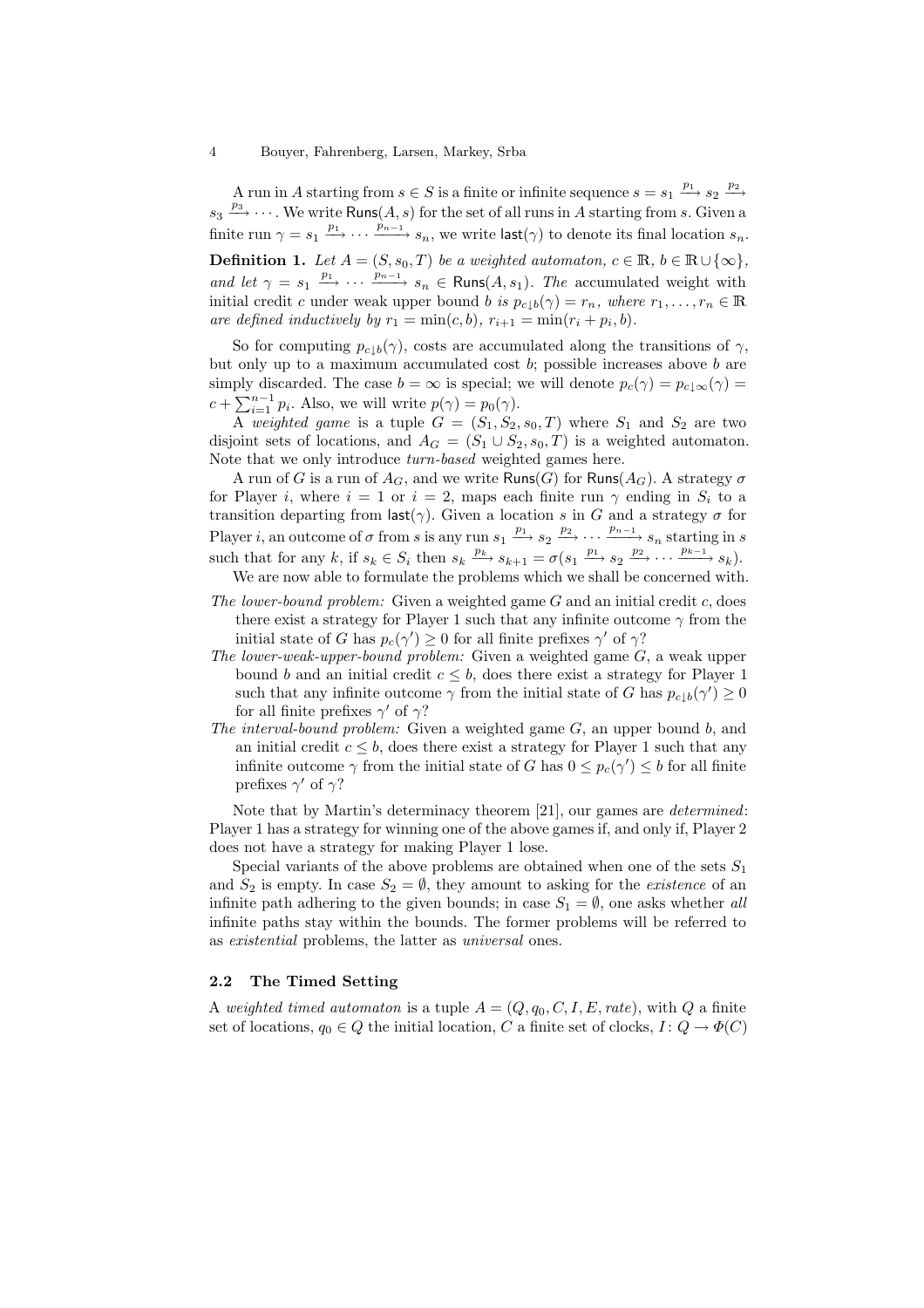location invariants,  $E \subseteq Q \times \Phi(C) \times 2^C \times Q$  a finite set of transitions, and rate:  $Q \to \mathbb{Z}$  location weight-rates. Here the set  $\Phi(C)$  of clock constraints  $\varphi$ is defined by the grammar  $\varphi ::= x \bowtie k \mid \varphi_1 \wedge \varphi_2$  with  $x \in C, k \in \mathbb{Z}$  and  $\bowtie \in \{\leq, <, \geq, >, =\}.$  The semantics of a weighted timed automaton A is given by a weighted automaton  $\llbracket A \rrbracket$  with states  $(q, v)$ , where  $q \in Q$  and  $v : C \to \mathbb{R}_{\geq 0}$ , and transitions of two types:

- Delay transitions  $(q, v) \xrightarrow{p} (q, v + t)$  for some  $t \in \mathbb{R}_{\geq 0}$ . Such a transition exists whenever  $v + t' \models I(q)$  for all  $t' \in [0, t]$ , and its weight is  $p = t \cdot rate(q)$ .
- $-$  Switch transitions  $(q, v) \stackrel{0}{\rightarrow} e(q', v')$ , where  $e = (q, g, r, q')$  is a transition of A. Such a switch transition exists whenever  $v \models g \land I(q)$ ,  $v' = v[r \leftarrow 0]$ , and  $v' \models I(q')$ . Switch transition have always the weight 0.

A run of A is a sequence  $(q_1, v_1) \xrightarrow{p_1} (q_1, v'_1) \xrightarrow{0} (q_2, v_2) \xrightarrow{p_2} (q_2, v'_2) \cdots$  of alternating delay and switch transitions in  $\llbracket A \rrbracket$ . We write  $\mathsf{Runs}(A)$  for the set of all runs of  $A$ . The accumulated weight (with initial credit  $c$  and weak upper bound b) for runs of a weighted timed automaton are given by Definition 1.

A weighted timed game is a tuple  $G = (Q, q_0, C, I, E_1, E_2, rate)$  such that  $A_G = (Q, q_0, C, I, E_1 \cup E_2, rate)$  is a weighted timed automaton. States and runs of a weighted timed game are those of the underlying weighted timed automaton, and we again write  $\mathsf{Runs}(G)$  for  $\mathsf{Runs}(A_G)$ .

Given a weighted timed game G, a strategy for Player  $i$   $(i \in \{1,2\})$  is a partial function  $\sigma$  mapping each finite run of Runs( $A_G$ ) to  $E_i \cup \{\lambda\}$ , where  $\lambda \notin E_1 \cup E_2$  is the "wait" action. For a finite run  $\gamma$  ending in  $(q, v)$ , it is required that if  $\sigma(\gamma) = \lambda$  then  $(q, v) \stackrel{p}{\rightarrow} t (q, v + t)$  for some  $t > 0$ , and if  $\sigma(\gamma) = e$  then  $(q, v) \xrightarrow{0} (q', v').$ 

Given a state  $s = (q, v)$  of a weighted timed game G and a strategy  $\sigma$ for Player i, the set  $Out(\sigma, s)$  of outcomes of  $\sigma$  from s is the smallest subset of Runs $(G, s)$  such that

- $(q, v)$  is in Out $(\sigma, s)$ ;
- if  $\gamma \in \text{Out}(\sigma, s)$  is a finite run ending in  $(q_n, v_n)$ , then a run of the form  $\gamma \rightarrow (q_{n+1}, v_{n+1})$  is in  $Out(\sigma, s)$  if either
	- $(q_n, v_n) \rightarrow_e (q_{n+1}, v_{n+1})$  with  $e \in E_{3-i}$ ,
	- $(q_n, v_n) \rightarrow_e (q_{n+1}, v_{n+1})$  with  $e = \sigma(\gamma) \in E_i$ , or
	- $(q_n, v_n) \rightarrow_t (q_{n+1}, v_{n+1})$  with  $t \in \mathbb{R}_{\geq 0}$ , and  $\sigma(\gamma \rightarrow_{t'} (q_n, v_n + t')) = \lambda$ for all  $t' \in [0, t)$ ;
- an infinite run is in  $\text{Out}(\sigma, s)$  if all its finite prefixes belong to  $\text{Out}(\sigma, s)$ .

A weighted timed game  $G = (Q, q_0, C, I, E_1, E_2, r)$  is said to be turn-based if the set of edges leaving any  $q \in Q$  is a subset of either  $E_1$  or  $E_2$ . In that case, the semantics of  $G$  is a (turn-based, infinite) weighted game as introduced in the previous section. However, weighted timed games introduced above are more general than turn-based ones, and we shall later use the more general notion.

For weighted timed games, we will be interested in the same three problems as in the previous section; the existence of a strategy whose outcomes are infinite runs remaining within given bounds. As in the previous section, we have the special cases of *existential* and *universal* problems.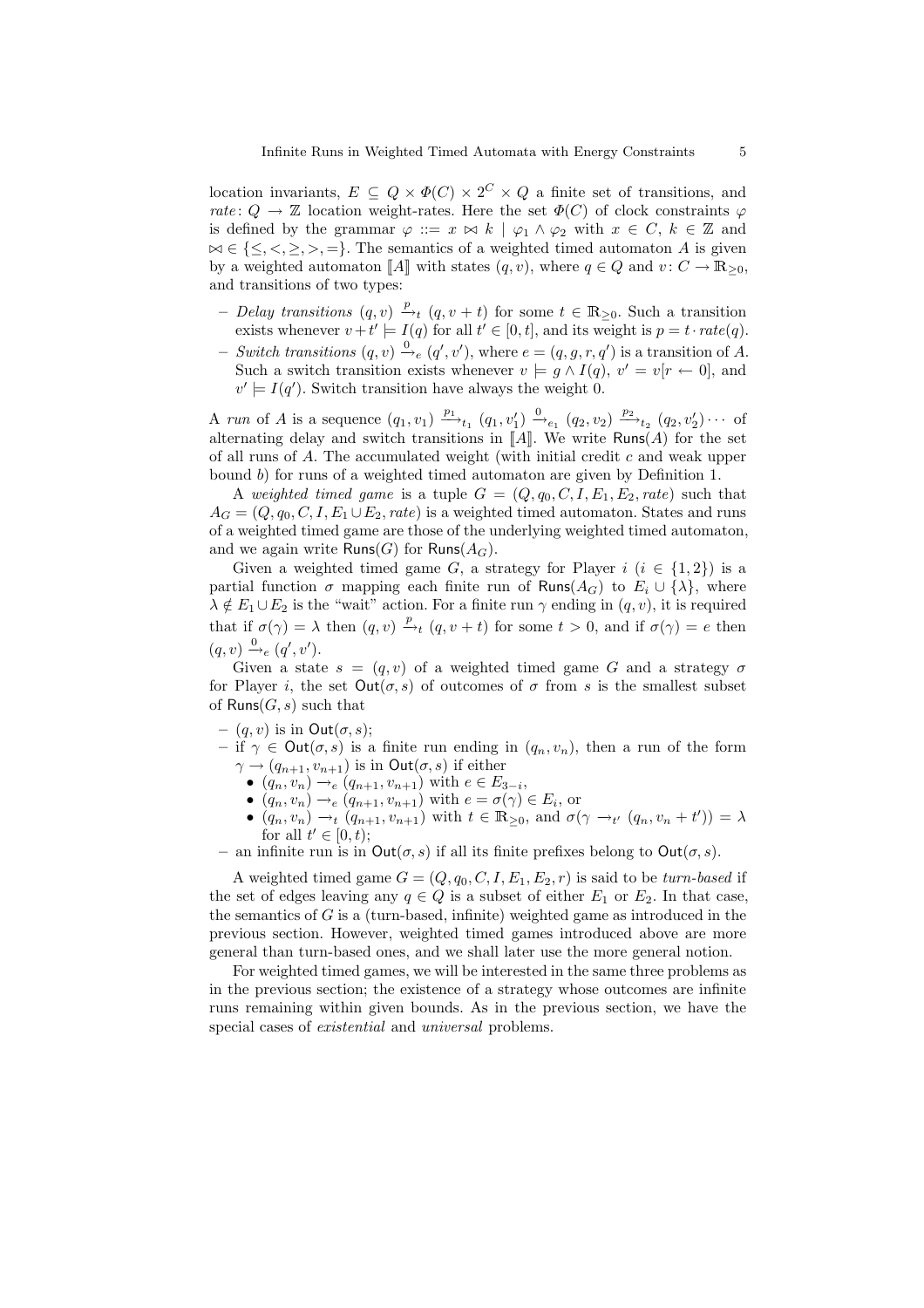### 3 Fixed-Point Characterization

Let us introduce some terminology. For the lower-bound problem, we say that an infinite path  $\gamma$  is *c*-feasible for some initial credit  $c < +\infty$ , if  $p_c(\gamma) \geq 0$  for all finite prefixes  $\gamma'$  of  $\gamma$ , and that  $\gamma$  is *feasible* if it is *c*-feasible for some *c*.

Given a weighted game  $(S_1, S_2, s_0, T)$  and  $b \in \mathbb{R}_{\geq 0}$ , we define three predicates  $L, W_b, U_b: S \times \mathbb{R}_{\geq 0} \to \{tt, ff\}$  to be the respective maximal fixed points to the following equations:

$$
L(s,c) = 0 \le c \land \begin{cases} s \in S_1 \implies \exists s \xrightarrow{p} s' \in T : L(s',c+p) \\ s \in S_2 \implies \forall s \xrightarrow{p} s' \in T : L(s',c+p) \end{cases}
$$
  
\n
$$
W_b(s,c) = 0 \le c \le b \land \begin{cases} s \in S_1 \implies \exists s \xrightarrow{p} s' \in T : W_b(s',\max(b,c+p)) \\ s \in S_2 \implies \forall s \xrightarrow{p} s' \in T : W_b(s',\max(b,c+p)) \end{cases}
$$
  
\n
$$
U_b(s,c) = 0 \le c \le b \land \begin{cases} s \in S_1 \implies \exists s \xrightarrow{p} s' \in T : U_b(s',c+p) \\ s \in S_2 \implies \forall s \xrightarrow{p} s' \in T : U_b(s',c+p) \end{cases}
$$

The right-hand side of each of these equations defines a monotone functional on the power set lattice of  $S \times \mathbb{R}_{\geq 0}$ , hence indeed the maximal fixed points exist. Also, if the weighted game under investigation is image finite, i.e. if the sets  $\{(p, s') \mid s \stackrel{p}{\to} s' \in T\}$  are finite for all states s, then it can be shown that these respective functionals are continuous, implying that the maximal fixed points can be obtained as the limits of the iterated application of the respective functionals to the maximal element  $S \times \mathbb{R}_{\geq 0}$  of the power set lattice. The proof of the lemma below is immediate from the definition of the predicates.

**Lemma 2.** Let  $(S_1, S_2, s_0, T)$  be a weighted game and  $s \in S_1 \cup S_2$ ,  $b, c \in \mathbb{R}_{\geq 0}$ . Then  $(s, c) \in L$  (or  $(s, c) \in W_b$ , or  $(s, c) \in U_b$ ) if and only if there exists a strategy for Player 1 such that any infinite path  $\gamma$  from s consistent with the strategy is c-feasible for the lower-bound problem (or lower-weak-upper-bound problem, or interval-bound problem, respectively).

For the lower-bound problems, the above fixed-point characterization can be stated in a different way by defining recursively the infimum credits sufficient for feasibility—note that such a notion does not make sense for the intervalbound problem, as here the set of sufficient credits is not necessarily upwardclosed. For a given weighted game  $(S_1, S_2, s_0, T)$  and  $b \in \mathbb{R}_{\geq 0}$ , let  $L, W_b : S \to$  $\mathbb{R} \cup \{\infty\}$  be the functions defined as respective minimal fixed points to the following equations:

$$
L(s) = \begin{cases} \min\{L(s') - p \mid s \xrightarrow{p} s'\} & \text{if } s \in S_1 \\ \max\{L(s') - p \mid s \xrightarrow{p} s'\} & \text{if } s \in S_2 \end{cases}
$$
  

$$
W_b(s) = \begin{cases} \min(b, \min\{W(s') - p \mid s \xrightarrow{p} s'\}) & \text{if } s \in S_1 \\ \min(b, \max\{W(s') - p \mid s \xrightarrow{p} s'\}) & \text{if } s \in S_2 \end{cases}.
$$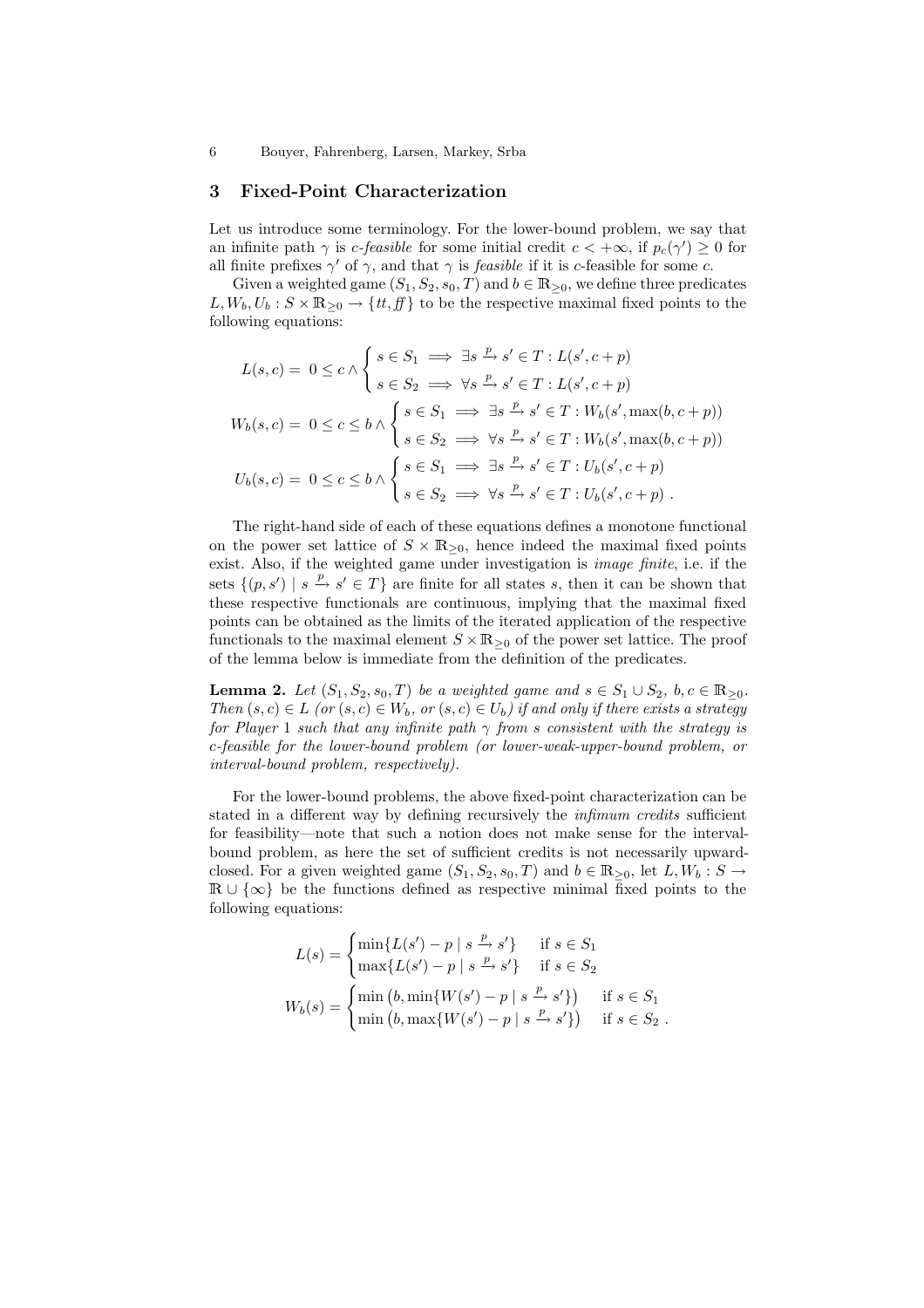

Fig. 2. a), b) Weighted automata with and without feasible paths. c) One fixed-point iteration on the weighted timed automaton of Fig. 1.

**Proposition 3.** We have  $L(s, c)$  if and only if  $c \ge L(s)$ , and  $W_b(s, c)$  if and only if  $W_b(s) \leq c \leq b$ .

The following lemma shows that for finite weighted games, there is a predescribed upper limit for the values of  $L$  and  $W_b$ . This implies that the fixedpoint computations can be terminated after a finite number of iterations. For timed games, the second part of the next example below shows that this is not necessarily the case.

**Lemma 4.** Let  $(S_1, S_2, s_0, T)$  be a finite weighted game and  $b \in \mathbb{R}_{\geq 0}$ . Let  $M =$  $\sum \{-p \mid s \stackrel{p}{\rightarrow} s' \in T, p < 0\}$ . Then for any state s,  $L(s) < \infty$  if and only if  $\overline{L(s)} \leq M$ , and  $W_b(s) < \infty$  if and only if  $W_b(s) \leq M$ .

Example 5. Consider the weighted automata in Fig. 2a) and 2b). Let us attempt to compute  $L$  using iterative application of the recursive definition. For a) we find the following fixed points after two iterations:  $L(s_0) = 0$  and  $L(s_1) = 1$ . For b) we get the following sequence of decreasing approximations:  $L^{2n}(s_0) = L^{2n+1}(s_0) =$ 2n and  $L^{2n}(s_1) = L^{2n-1}(s_1) = 2n+1$ . Hence clearly  $L(s_0) = L(s_1) = \infty$ , though this fixed point is not reached within a finite number of iteration.

In Fig. 2c) we reconsider the weighted timed automaton from Fig. 1 under the interval-bound problem with upper bound 2. If we assume that after  $n$  iterations of the fixed-point computation,  $U_2^n((\ell_2, 1), c) = tt$  if and only if  $c \in [2 - \varepsilon, 2]$  for some  $\varepsilon$ , then  $U_2^{n+1}((\ell_0,0),c) = tt$  if and only if  $c \in [2-\frac{1}{2}\varepsilon,2]$ . The largest fixed point— $U_2((\ell_2, 1), c) = tt$  if and only if  $c = 2$ —is only reached as the limit of this infinite sequence of approximations. ⊓⊔

## 4 Lower-Bound Problems

In this section we treat the lower-bound and lower-weak-upper-bound problems for finite automata, one-clock timed automata, and for finite games. For oneclock timed games, these problems are open.

### 4.1 Finite Weighted Automata

For a given finite weighted automaton  $A = (S, s_0, T)$ , we denote by MinCr( $\gamma$ ), for a path  $\gamma$  in A, the minimum  $c \geq 0$  for which  $\gamma$  is c-feasible, and by MinCr(s),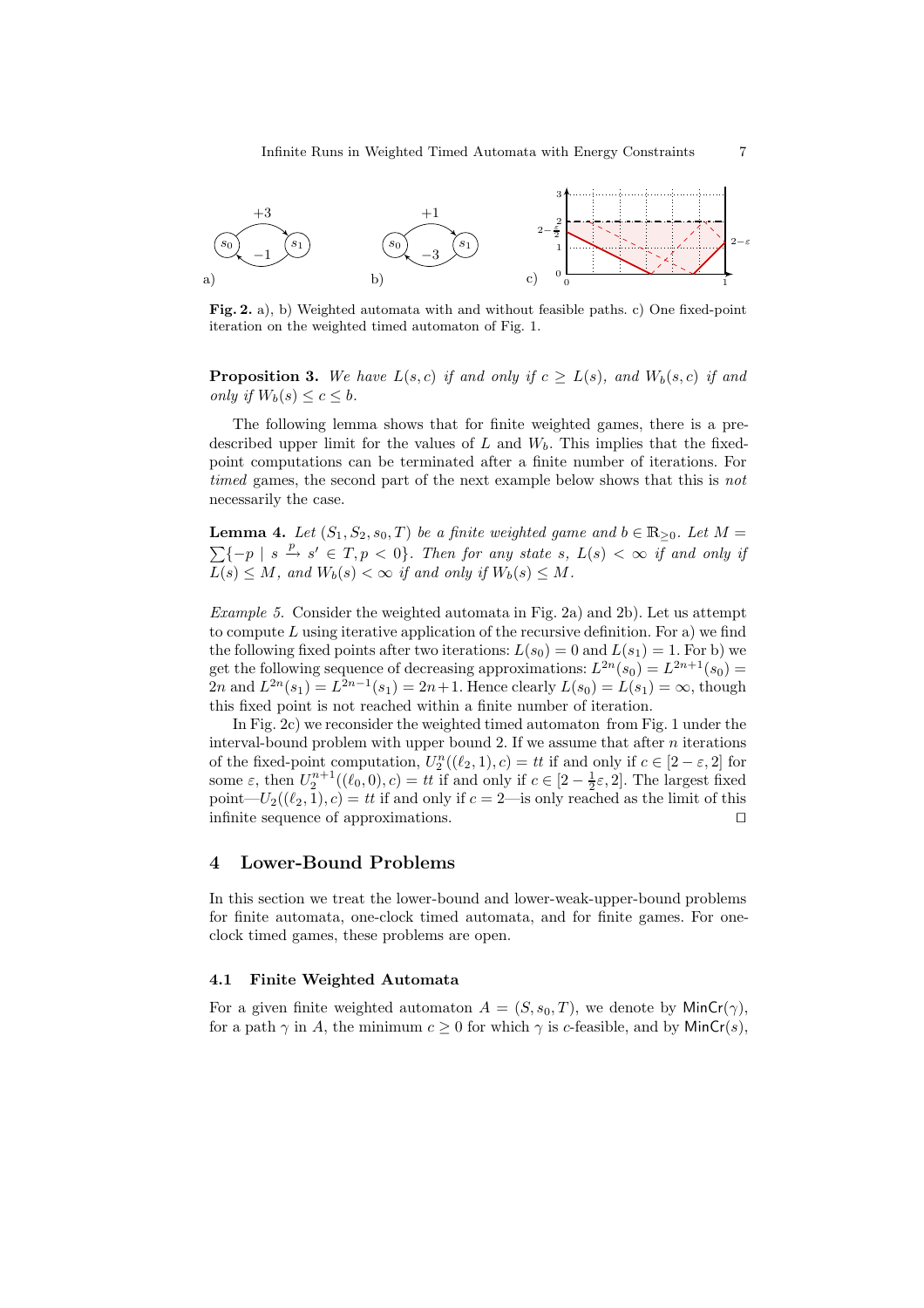for a state  $s \in S$ , the minimum of MinCr( $\gamma$ ) over all feasible paths  $\gamma$  emerging from s.

A cycle  $\gamma = s_0 \rightarrow s_1 \rightarrow \cdots \rightarrow s_0$  in A is non-losing if  $p(\gamma) \geq 0$  (or equivalently,  $p_c(\gamma) \geq c$  for any initial credit c). A lasso  $\lambda$  from a given state s<sub>0</sub> is an infinite path of the form  $\gamma_1(\gamma_2)^\omega$ , where  $\gamma_1 = s_0 \to s_1 \to \cdots \to s_{i-1}$ ,  $\gamma_2 = s_i \rightarrow \cdots \rightarrow s_k \rightarrow s_i$ , and  $s_{i-1} \rightarrow s_i$  are paths in A, and with  $s_i \neq s_j$ whenever  $i \neq j \leq k$ . It is clear that if a lasso  $\gamma_1(\gamma_2)^\omega$  constitutes a feasible path then the cycle  $\gamma_2$  must be non-losing.

**Lemma 6.** Let  $A = (S, s_0, T)$  be a finite weighted automaton and  $s \in S$ . For any feasible path  $\gamma$  from s, there exists a feasible lasso  $\lambda$  also from s such that  $MinCr(\lambda) \leq MinCr(\gamma)$ .

*Proof.* Let  $c = \text{MinCr}(\gamma)$ , and assume first that there is a cycle  $\pi$  in  $\gamma$  such that  $p(\pi) \geq 0$ . Write  $\gamma = \gamma_1 \pi \gamma_2$ , then  $\lambda = \gamma_1 \pi^{\omega}$  is a feasible lasso from s, and  $MinCr(\lambda) \leq MinCr(\gamma)$ .

Assume now that there is no cycle  $\pi$  in  $\gamma$  with  $p(\pi) \geq 0$ . We can write  $\gamma = \gamma_1 \gamma_2$ , where  $\gamma_2$  only takes transitions that appear infinitely often along  $\gamma$ . As there is no cycle with non-negative weight in  $\gamma$ , the weights of prefixes of  $\gamma_2$ decrease to  $-\infty$ . Hence there is a prefix  $\gamma'_2$  of  $\gamma_2$  such that  $p(\gamma'_2) < -p(\gamma_1)$ . But then the accumulated weight of  $\gamma_1 \gamma_2'$ , which is a prefix of  $\gamma$ , is negative, which contradicts the feasibility of  $\gamma$ . □

Thus, determining  $L(s, c)$  corresponds to determining whether there is a feasible lasso  $\lambda$  out of s with  $\mathsf{MinCr}(\lambda) \leq c$ . This may be done in polynomial time in the size of the weighted automaton using a slightly modified Bellman-Ford algorithm. Hence, this allows us to solve the existential lower-bound and lowerweak-upper-bound problems in polynomial time. The corresponding universal problems can be solved using very similar techniques that we do not detail here (see the full version). Hence we get the following result.

**Theorem 7.** For finite weighted automata, the existential and universal lowerbound and lower-weak-upper-bound problems are decidable in  $P$ . Also, MinCr( $s_0$ ) is computable in polynomial time.

#### 4.2 One-Clock Weighted Timed Automata

Let A be a one-clock weighted timed automaton. Without loss of generality we shall assume that for any location, the value of the (single) clock  $x$  is bounded by some constant M (see [3]). Let  $0 \le a_1 < a_2 < \ldots < a_n < a_{n+1} = M$  where  ${a_1, \ldots, a_n}$  are the constants occurring in A. Then the one-dimensional *regions* of A are all elementary open intervals  $(a_i, a_{i+1})$  and singletons  $\{a_i\}$  (see [19]). In particular, two states  $(q, v)$  and  $(q, v')$  of A are time-abstract bisimilar whenever  $v$  and  $v'$  belong to the same region.

A corner-point region is a pair  $\langle \rho, e \rangle$ , where  $\rho$  is a region and e an end-point of  $\rho$ . We say that  $\langle \rho', e' \rangle$  is the successor of  $\langle \rho, e \rangle$  if either  $\rho'$  is the successor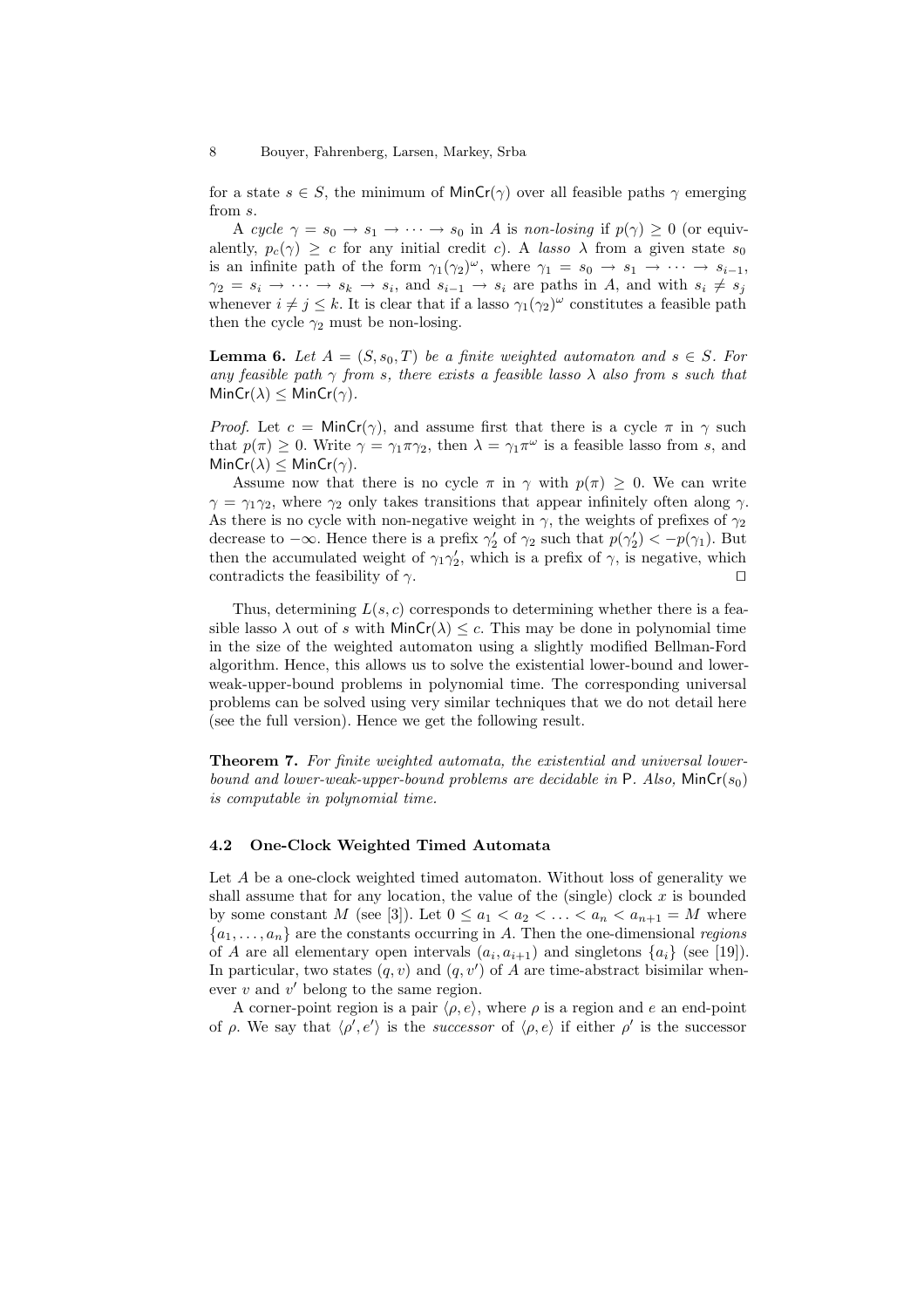region of  $\rho$  and  $e = e'$  or  $\rho = \rho' = (a, b), e = a$ , and  $e' = b$ . Now the *corner*point abstraction [3, 6],  $cpa(A)$ , of A is the finite weighted automaton with states  $(q, \langle \rho, e \rangle)$  and with transitions  $(q, \langle \rho, e \rangle) \rightarrow (q', \langle \rho', e' \rangle)$  if  $\rho \models I(q), q' \models I(q')$ and one of the following applies:

- $-q = q'$  and  $\langle \rho', e' \rangle$  is the successor of  $\langle \rho, e \rangle$ , or
- $-(q, \varphi, \emptyset, q') \in E$  with  $\rho \models \varphi$  and  $\langle \rho', e' \rangle = \langle \rho, e \rangle$ , or
- $-(q, \varphi, \{x\}, q') \in E \text{ with } \rho \models \varphi, \rho' = \{0\} \text{ and } e' = 0.$

The weight of the first (delay) transition is  $rate(q) \cdot (e' - e)$ , the weights of the two last (discrete) transitions are 0. The above corner-point abstraction is sound and complete with respect to the lower-bound problem in the following sense (proof in the full version):

Proposition 8. Let A be a one-clock weighted timed automaton.

- Completeness: Let  $\gamma$  be an infinite run in A from  $(q_0, 0)$  which is c-feasible for some  $c < +\infty$ . Then there exists a c-feasible infinite run  $\gamma'$  from  $(q_0, \langle \{0\}, 0 \rangle)$ in  $cpa(A)$ .
- Soundness: Let  $\gamma'$  be an infinite run in  $\textsf{cpa}(A)$  from  $(q_0, \langle \{0\}, 0 \rangle)$  which is cfeasible for some  $c < +\infty$ . Then, for any  $\varepsilon > 0$ , there exists a  $(c+\varepsilon)$ -feasible infinite run  $\gamma$  from  $(q_0, 0)$  in A.

Let us introduce the *lower-bound* (and lower-weak-upper-bound) *infimum* problem to be the problem as to whether for a given initial credit c,  $L(s_0, c + \varepsilon)$  $(W_b(s_0, c + \varepsilon))$  holds for any  $\varepsilon > 0$ . Based on the above propositions we have:

Theorem 9. For one-clock weighted timed automata, the existential and universal lower-bound and lower-weak-upper-bound infimum problems are decidable in P. Also,  $MinCr(s_0)$  may be computed in polynomial time.

Proof (sketch). For the existential problem, note that for a given one-clock weighted timed automaton A, the size of  $\text{cpa}(A)$  is polynomial in the size of A, as the regions are constructed from the constants appearing in A. Then apply Theorem 7. For the universal problem, note that Proposition 8 can be modified to show that for any run in A there exist a run in  $\text{cpa}(A)$  which has always less remaining credit (within any region we simply choose to do the delay at the location with the smallest rate rather than the largest one). ⊓⊔

#### 4.3 Finite Weighted Games

Recall that a strategy  $\sigma$  is said to be *memoryless* if  $\sigma(\gamma)$  only depends on last( $\gamma$ ) for any finite path  $\gamma$ . The proof of the following lemma can be found in the full version.

**Lemma 10.** Let  $(S_1, S_2, s_0, T)$  be a finite weighted game,  $c \in \mathbb{N}$  and  $b \in \mathbb{N} \cup \{\infty\}$ . If there exists a strategy  $\sigma$  for Player 1 which ensures that  $p_{c|b}(\gamma') \geq 0$  for any finite prefix  $\gamma'$  of any infinite outcome  $\gamma$  of  $\sigma$ , then there is also a memoryless strategy with the same property. Symmetrically, if Player 2 has a strategy to ensure that for any outcome  $\gamma$  of  $\sigma$ , there is a finite prefix  $\gamma'$  of  $\gamma$  such that  $p_{c\downarrow b}(\gamma') < 0$ , then she has a memoryless strategy with the same property.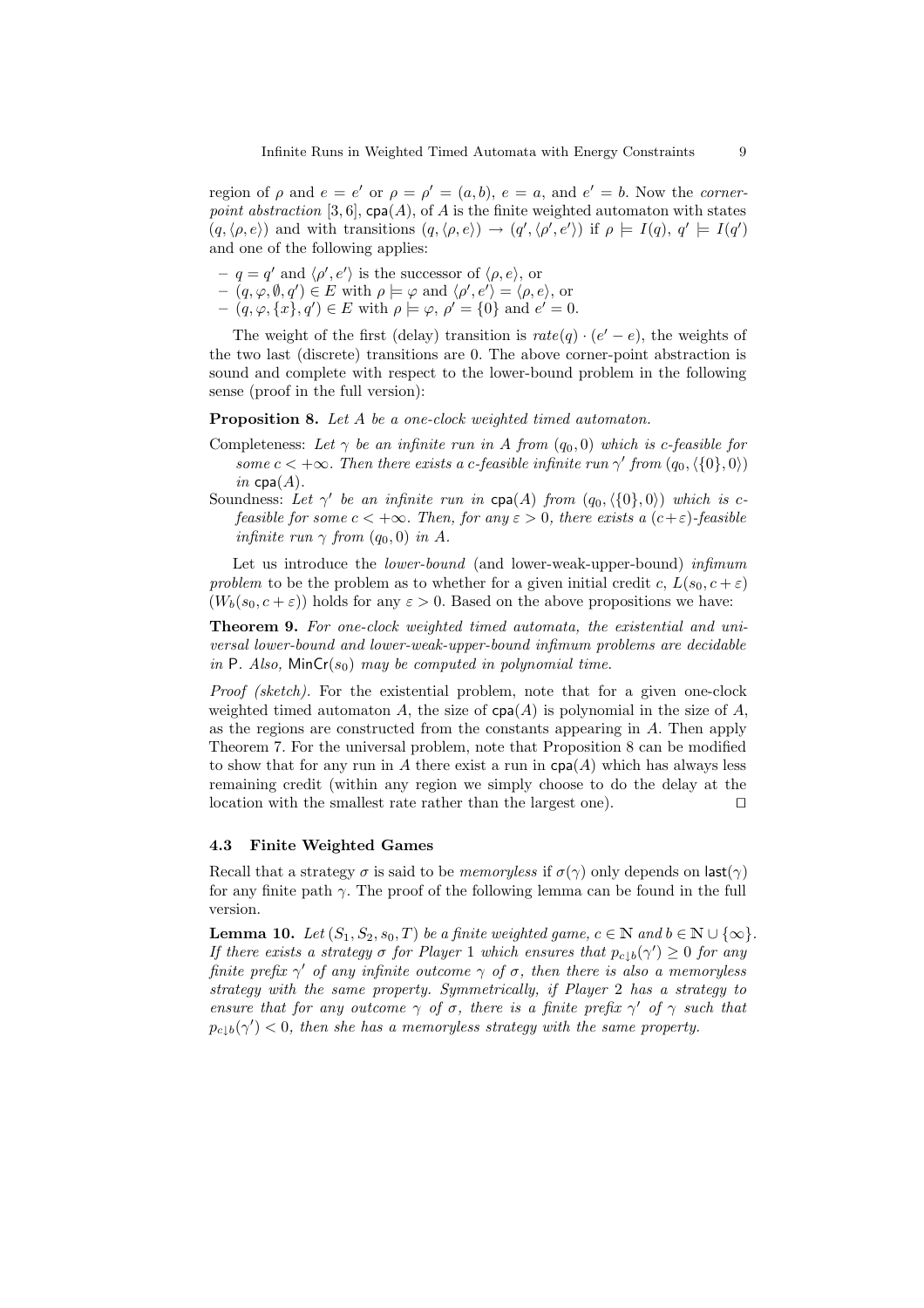Proposition 11. For finite weighted games, the lower-bound and lower-weakupper-bound problems are decidable in  $NP \cap coNP$ .

Proof. The NP algorithm consists in nondeterministically guessing a memoryless strategy, pruning the transitions that are not selected by that strategy in  $G$ , and checking whether for any finite prefix  $\gamma$  of any infinite execution, we have  $p_{c|b}(\gamma) \geq 0$ , which is polynomial (Theorem 7). If Player 1 has a winning strategy, then this algorithm will answer positively.

The coNP algorithm follows from the determinacy of the game: if Player 1 has no winning strategy, then Player 2 has one, which can be chosen memoryless. It can then be guessed and checked in nondeterministic polynomial time. ⊓⊔

For the lower-bound problem, we can do better, and prove its equivalence with the mean-payoff problem.

Proposition 12. The mean-payoff game problem is log-space equivalent to the lower-bound problem, and is log-space reducible to the lower-weak-upper-bound problem.

Proof (sketch). Mean-payoff games are defined as follows [17]: given a weighted game  $G = (S_1, S_2, s_0, T)$  and an integer m, is there a strategy for Player 1 s.t. for any infinite outcome  $s_0 \stackrel{p_0}{\longrightarrow} s_1 \stackrel{p_1}{\longrightarrow} \cdots$ , we have  $\liminf_{n\to\infty} \sum_{j\leq n} p_j/n \geq m$ . By shifting all weights by  $-m$ , we can simplify the problem by assuming  $m =$ 0. An important feature of mean-payoff games is that they admit memoryless winning strategies in case they admit winning strategies [15].

Transforming a mean-payoff problem into a lower-bound (or lower-weakupper-bound) problem is easy: the mean weight of an infinite path is negative iff its accumulated weight is  $-\infty$ . Hence a winning strategy for Player 1 for the mean-payoff problem is also winning in the lower-bound (or lower-weak-upperbound) problem, provided that the initial credit is sufficient (at least the opposite of the sum of all negative weights).

Conversely, given an instance  $G = (S_1, S_2, s_0, T)$  of the lower-bound problem (assuming the initial credit is zero, by possibly adding an extra initial transition setting the initial credit), we construct an equivalent instance of the mean-payoff problem as follows: each transition  $t = s \stackrel{p}{\to} s'$  is replaced by a new uncontrollable state  $s_t$  and three transitions  $s \stackrel{p}{\to} s_t$ ,  $s_t \stackrel{0}{\to} s'$  and  $s_t \stackrel{0}{\to} s_0$ . In other words, at each transition of the original game, Player 2 is given the opportunity to go back to the initial state. If the accumulated weight goes below zero at some point, Player 2 will decide to go back to the initial state. Since strategies can be assumed to be memoryless, there will be a periodic outcome with negative mean weight. □

The exact complexity of the mean-payoff problem is not known, but it is P-hard and in UP  $\cap$  coUP [17]. Hence we get the following theorem.

Theorem 13. For finite weighted games, the lower-bound problem is P-hard and in UP ∩ coUP (thus in NP ∩ coNP). The lower-weak-upper-bound problem is P-hard and in NP∩ coNP.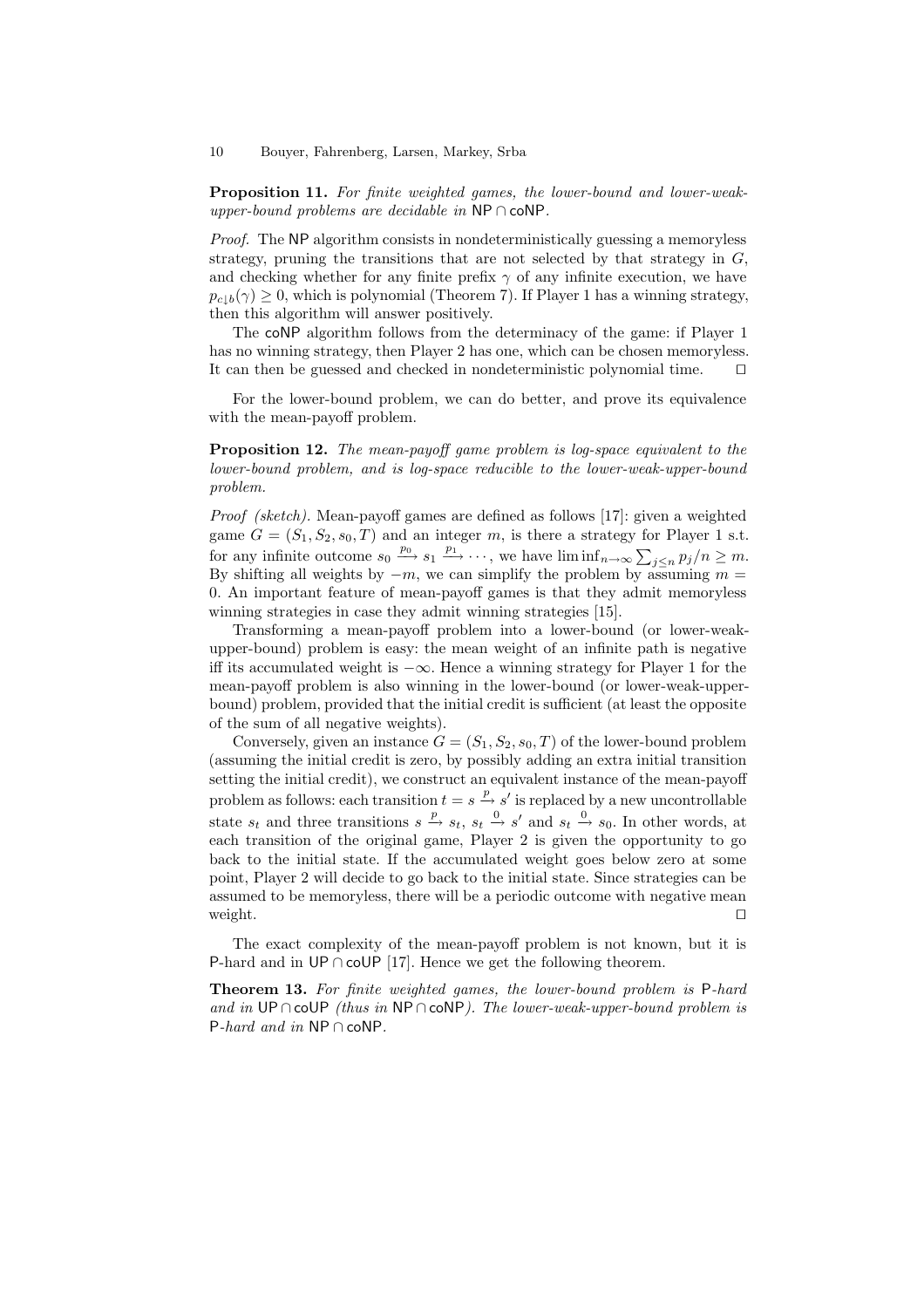#### 5 Interval-Bound Problems

We shall now study the interval-bound problems for the finite and timed cases.

#### 5.1 Finite Weighted Automata

The following theorem summarizes all our results on the various interval-bound problems for finite weighted automata and games.

Theorem 14. Under the interval-bound constraint,

- 1. the universal problem for finite weighted automata is decidable in P,
- 2. the existential problem for finite weighted automata is decidable in PSPACE and NP-hard, and
- 3. the problem for finite weighted games is EXPTIME-complete.

The complete proofs of all the results mentioned in this theorem can be found in the full version. We only mention some ideas, and then give the complete NPhardness proof, as we think this can be rather instructive.

- 1. Using Bellman-Ford-like algorithms, we detect whether there is a negative (resp. positive) cycle or a shortest (resp. longest) path whose cost becomes negative (resp. goes above the maximal bound of the interval). This can be done in polynomial time.
- 2. From a finite weighted automaton, we can construct a finite graph whose set of states is a pair  $(s, c)$  with s a state of the automaton, and c a cost value (in the interval [0, b]), and in which  $(s, c) \rightarrow (s', c')$  is a transition whenever  $s \xrightarrow{c'-c} s'$  is a transition of the weighted automaton. Guessing an infinite path in that graph gives a solution to the existential problem. This can be done in polynomial space (due to the encoding of b in binary). The NP-hardness proof will be detailed below.
- 3. Similarly as for the PSPACE upper bound, we construct the graph described above, and we add alternation: a state belonging to Player 1 (resp. 2) becomes existential (resp. universal). The interval-bound problem for finite weighted games reduces to an alternating graph accessibility problem (see [14]) which can be solved in P, hence the **EXPTIME** upper bound (the exponential blow-up is still due to the encoding of b in binary). **EXPTIME-hardness** is by reduction from the problem of countdown games which was very recently shown to be EXPTIME-complete [18].

Proof (of the NP-hardness). We reduce the NP-complete problem SUBSET-SUM (see e.g. [22]) into our existential interval-bound problem. An instance of SUBSET-SUM is a pair  $(A, t)$  where  $A \subseteq \mathbb{N}$  is a finite set and  $t \in \mathbb{N}$ . The question is whether there is a subset of  $A$  which adds exactly to  $t$ . Assume a given instance of SUBSET-SUM  $(A, t)$  where  $A = \{t_1, t_2, \ldots, t_n\}$ . We construct a weighted automaton  $(S, s_0, T)$  where  $S = \{s_0, s_1, \ldots, s_n\}$  and where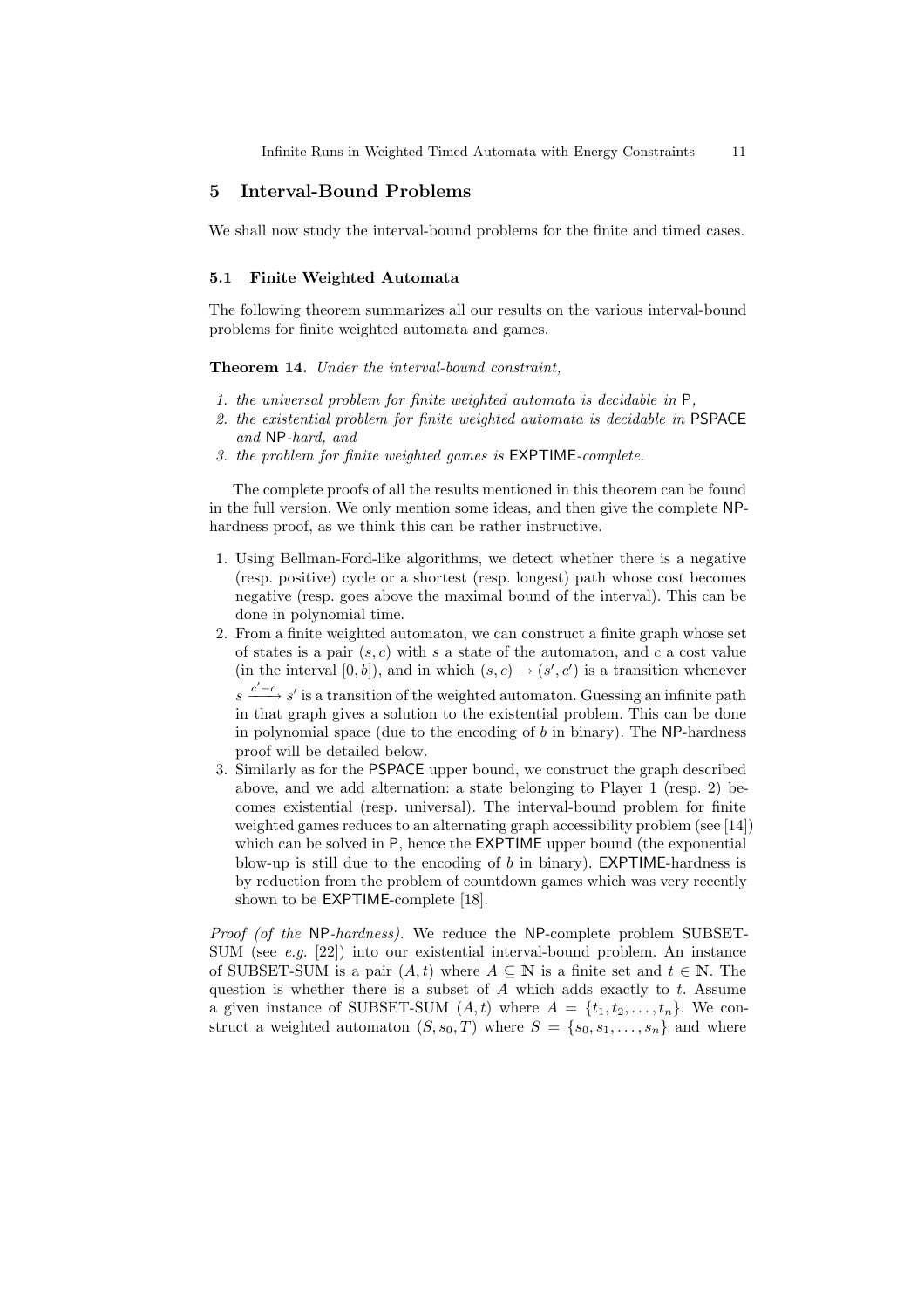$T = \{s_i \xrightarrow{t_{i+1}} s_{i+1} \mid 0 \leq i < n\} \cup \{s_i \xrightarrow{0} s_{i+1} \mid 0 \leq i < n\} \cup \{s_n \xrightarrow{-t} s_0\}.$  The construction is depicted below.



Now consider the existential interval-bound problem with upper bound  $t$ , and let the initial credit be 0. It is clear that there is an infinite path with the accumulated weight staying between  $0$  and  $t$  if and only if the SUBSET-SUM problem has a solution. ⊓⊔

#### 5.2 Timed Games

We prove in this section that the interval-bound problem for timed games is undecidable, even for games involving only one clock.

Theorem 15. The interval-bound problem is undecidable for one-clock weighted timed games.

*Proof (sketch)*. This is achieved by simulating a two-counter machine. If  $c_1$  and  $c_2$ are the values of the counters, the accumulated weight along runs of the simulating weighted timed game will be  $E(c_1, c_2) = 5 - 1/(2^{c_1}3^{c_2})$ , and we will work with the upper bound of 5. We start with accumulated weight 4 (encoding that the two counters are initialized to 0).

We will describe modules that increment respectively decrement a counter, and then informally describe how we can test that the value of a counter is zero. We assume that there is a global invariant  $x \leq 1$  in all the modules. Moreover, for the purpose of this reduction, a *configuration* is a triple  $(\ell, x, W)$  where  $\ell$  is a discrete location,  $x$  is the value of the clock, and  $W$  is the accumulated weight.

We first assume we have a module ok that is winning for Player 1 as soon as this module is entered with an accumulated weight in [0, 5] (it is nothing more than a location, with weight-rate 0, and a controllable self-loop that checks whether  $x = 1$  and resets clock x.

We now consider the module  $\mathsf{Mod}_n$  that is described in Fig. 3 (*n* is an integer that will be fixed later in the set  $\{2, 3, 12, 18\}$ . A strategy in  $Mod_n$  for Player 1 which has the property that any outcome either reaches a module ok or exits the module while always satisfying the lower- and upper-bound conditions will be said to be locally safe in that module.

We assume that  $0 \leq ne \leq 30$ , and we consider the following strategy  $\sigma_n$ , depicted on Fig. 4:

- from location  $(m, 0, 5 e)$ , it delays during  $(5 e)/6$  time units in m, then leaves to  $m_1$  (thus to configuration  $(m_1,(5-e)/6,0)$ );
- from  $m_1$ , it directly goes to  $m_2$ ;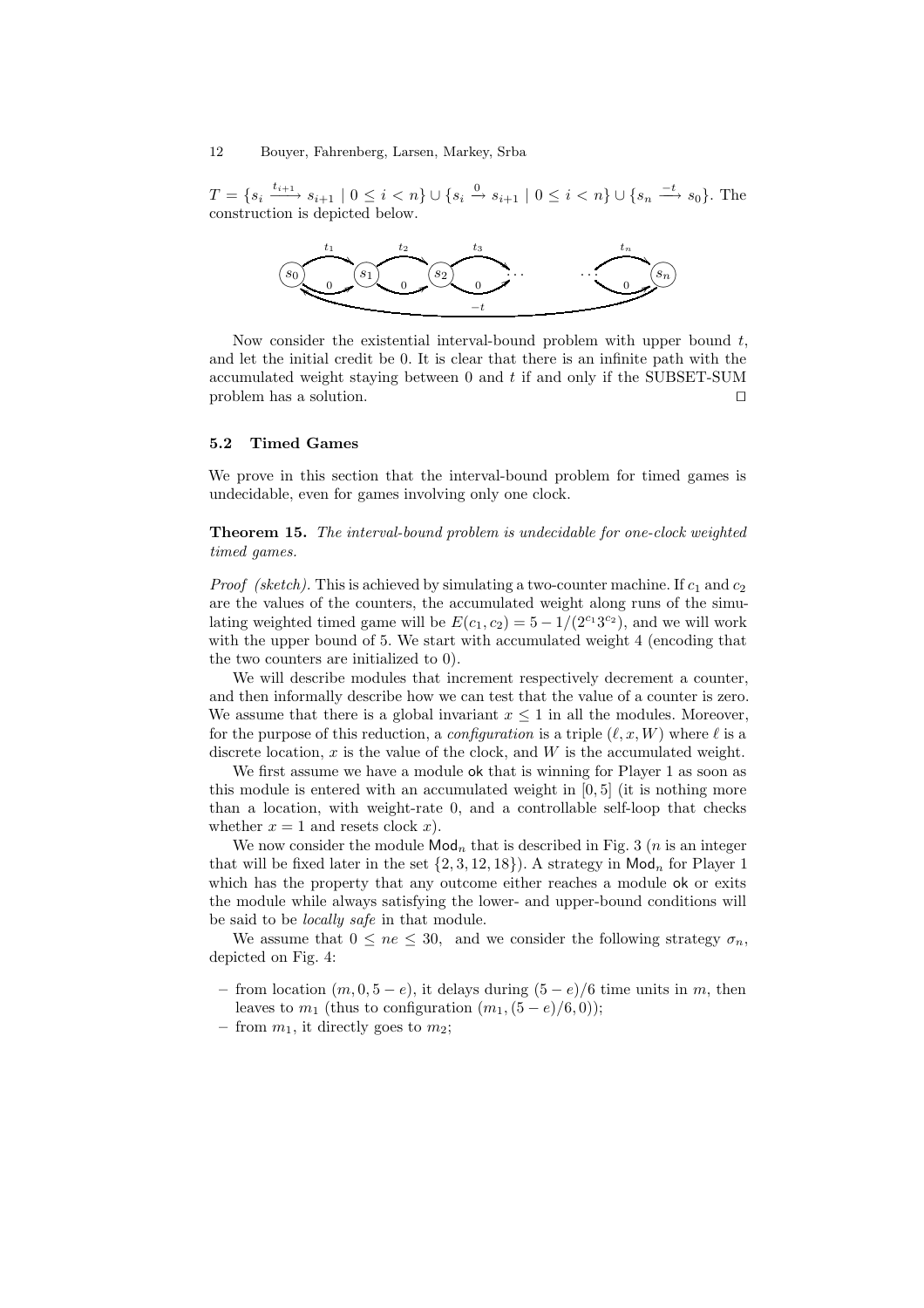

Fig. 3. Generic module  $Mod_n$ 

- from  $(m_2,(5-e)/6,0)$ , it waits for 1/6 time units and then leaves to  $m_3$ (hence to configuration  $(m_3, 1 - e/6, 5)$ );
- from  $(m_3, 1-e/6, 5)$ , it directly goes to m';
- in  $m'$ , it delays until  $x = 1$ , and fires the last transition to the next module.



Fig. 4. The effect of (strategy  $\sigma_n$  in) module  $\mathsf{Mod}_n$ 

In  $Mod_n$ , from locations  $m_1$  (resp.  $m_3$ ), Player 2 can decide to bring the game to the first (resp. second) vertical branch, and the only way to stay safe is to arrive in  $m_1$  (resp.  $m_3$ ) with accumulated cost 0 (resp. 5) and to leave in 0-delay. This is precisely what does strategy  $\sigma_n$ , which is then the unique locally safe strategy in module  $\mathsf{Mod}_n$ .

**Proposition 16.** Starting from configuration  $(m, 0, 5 - e)$  in Mod<sub>n</sub>, with  $0 \leq$  $ne \leq 30$ , Player 1 has a unique locally safe strategy. Under that strategy, the only outcome that visits m' exits the module with accumulated weight  $5 - ne/6$ .

We define the following shorthands:  $\text{Inc}(c_1) = \text{Mod}_3$ ,  $\text{Inc}(c_2) = \text{Mod}_2$ ,  $\text{Dec}(c_1) =$  $\text{Mod}_{12}$ , and  $\text{Dec}(c_2) = \text{Mod}_{18}$ . When starting with accumulated weight  $5 - e$  in module  $\text{Inc}(c_1)$ , the accumulated weight when leaving this module is  $5 - e/2$ , hence  $\text{Inc}(c_1)$  increments the counter  $c_1$ . Similarly,  $\text{Inc}(c_2)$  increments  $c_2$ , and  $Dec(c_1)$  and  $Dec(c_2)$  decrement the respective counters. In the last two modules, no check is performed whether the counter to be decremented actually has a positive value.

We briefly describe how such a test can be done. First we construct a module that has two output branches, one where the two counters are equal to 0, and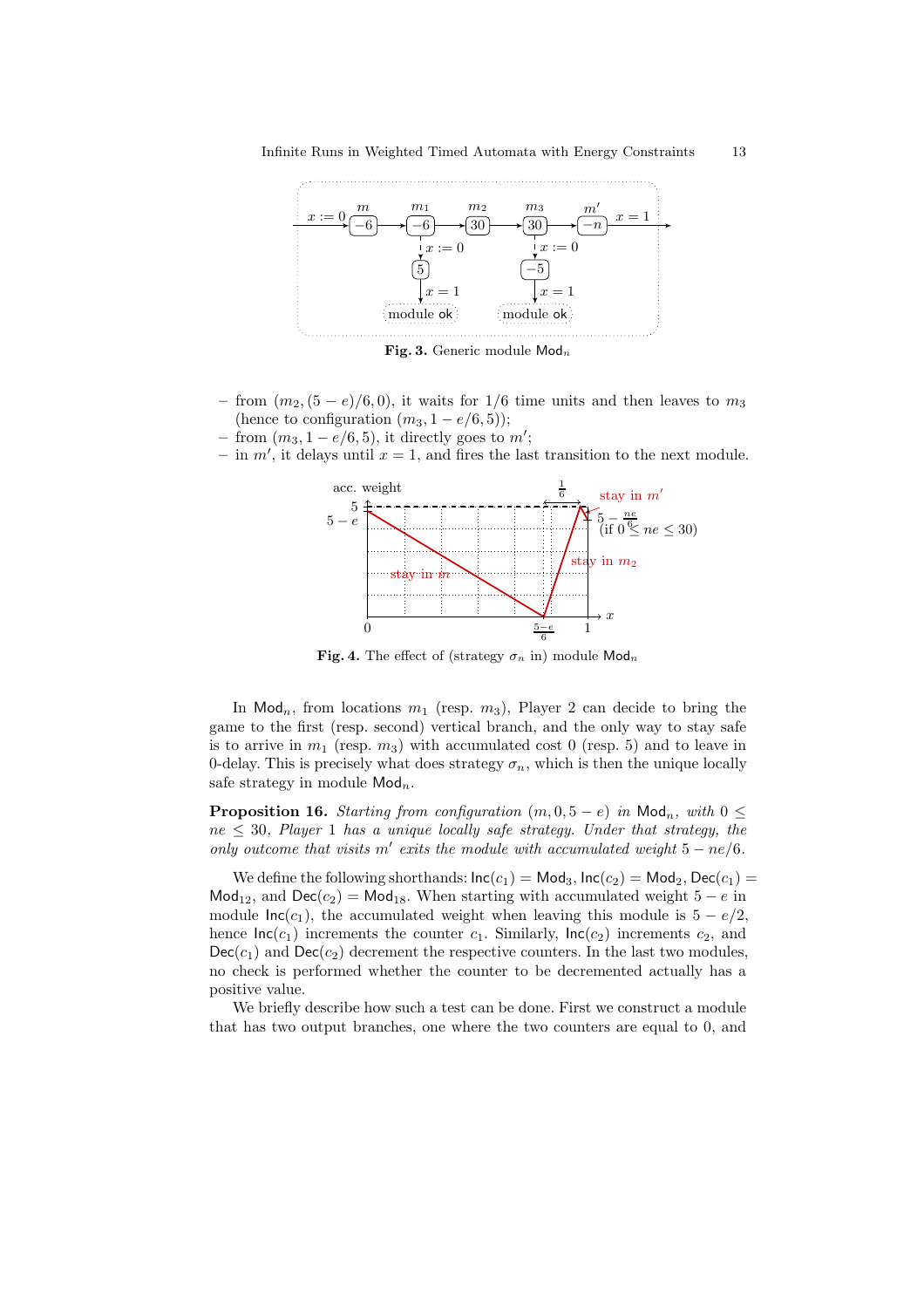one where one of the counters is positive. This is to Player 1 to decide in which branch we go, but Player 2 can easily check that this is correct (checking that the two counters are equal to zero reduces to checking that the accumulated weight is 4, whereas checking that one of the counters is positive reduces to checking that the accumulated cost be in the open interval  $(4, 5)$ ). Then, using that module, we can for instance implement a test that counter  $c_2$  is equal to zero as follows: either both counters are equal to zero, or under the assumption that one of the counters is positive, and by decrementing the first counter, we will eventually reach a point where both counters are equal to zero. For lack of space, we do not detail the construction of those modules, which use ideas quite similar to  $\mathsf{Mod}_n$ .

Hence, fixing  $M$  to be a two-counter machine, we can construct a one-clock weighted timed game  $G_{\mathcal{M}}$  which is a positive instance of the interval-bound problem if and only if M has an infinite computation. □

# 6 Conclusion

A summary of the results proved in this paper is provided in the following table. The fields in gray remain open. Matching the complexity lower and upper bounds for some of the problems is left open: the lower-bound problems for finite games are strongly related to the well known open problem of complexity of mean-payoff games; closing the gap between NP-hardness and containment in PSPACE for the existential interval-bound problem seems intricate and it is a part of our future work.

|                             | games                                                                                |            | existential problem universal problem |                      |          |                    |
|-----------------------------|--------------------------------------------------------------------------------------|------------|---------------------------------------|----------------------|----------|--------------------|
|                             | finite                                                                               | $1$ -clock | finite                                | $\ 1\text{-clock}\ $ | finite   | 1-clock            |
| $\mathbf{L}$                | $\begin{array}{c} \in \text{UP} \cap \text{coUP} \\ \text{P-h (Th. 13)} \end{array}$ |            | $\in$ P (Th. 7)                       | $\in$ P              | $\in$ P  | $\in$ P            |
|                             |                                                                                      |            |                                       | (Th. 9)              | (Th. 7)  | $(\text{Th. } 9)$  |
| $L+W$                       | $\in$ NP $\cap$ coNP                                                                 |            | $\in$ P (Th. 7)                       | $\in P$              | $\in$ P  | $\overline{\in P}$ |
|                             | $P-h$ (Th. 13)                                                                       |            |                                       | (Th. 9)              | (Th. 7)  | $(\text{Th. } 9)$  |
| $\mathsf{L}\!+\!\mathsf{U}$ | $EXPTIME-c$ Undec. $\parallel$                                                       |            | $\in$ PSPACE                          |                      | $\in P$  |                    |
|                             | (Th. 14)                                                                             |            | $ $ (Th. 15)   NP-h (Th. 14)          |                      | (Th. 14) |                    |

Note that the results related to Theorem 9 hold for the initial credits arbitrarily close (for any given  $\varepsilon > 0$ ) to the given ones.

# References

- 1. R. Alur, M. Bernadsky, and P. Madhusudan. Optimal reachability in weighted timed games. In Proc. of ICALP'04, LNCS 3142, p. 122–133. Springer, 2004.
- 2. R. Alur, S. La Torre, and G. J. Pappas. Optimal paths in weighted timed automata. In Proc. 4th Int. Workshop Hybrid Systems: Computation and Control (HSCC'01), LNCS 2034, p. 49–62. Springer, 2001.